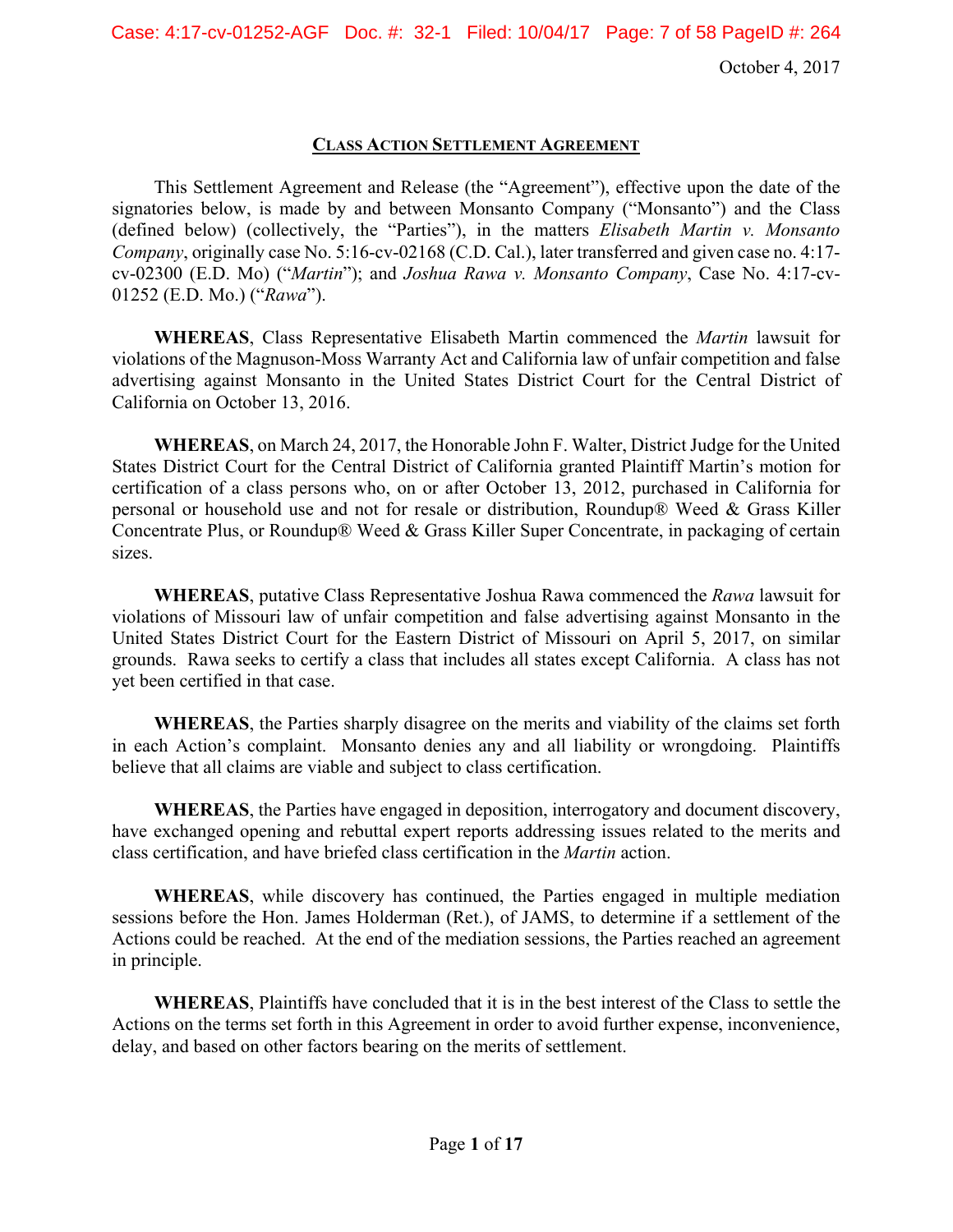**WHEREAS**, Monsanto enters into this Agreement in order to avoid further expense, inconvenience, delay, interference with business operations, and to dispose of the Actions and to put to rest all controversy concerning the claims which have been or could be asserted.

**WHEREAS**, the Class (as defined below) and Monsanto wish to resolve, on a nationwide basis, any and all past, present, and future claims the Class has or may have against Monsanto of any nature whatsoever, as they relate to the allegations in the Actions. To that end, the Class and Monsanto intend that the United States District Court for the Eastern District of Missouri conditionally certify a Class for settlement, and that this Agreement will encompass and end all related pending, threatened, or possible litigation and/or claims by any parties against Monsanto. To effectuate this Agreement, the Parties agreed to jointly move to transfer the *Martin* case to the Eastern District of Missouri for the purpose of seeking approval of a nationwide settlement agreement. Such transfer was ordered by Judge Walter on August 23, 2017.

**NOW, THEREFORE**, the Parties for good and valuable consideration, the sufficiency of which is hereby acknowledged, understand and agree to the following terms and conditions:

# **A. Definitions**

As used in this Agreement, the following terms enclosed within quotation marks have the meanings specified below:

1. "Actions" mean the matters *Elisabeth Martin v. Monsanto Company*, originally case No. 5:16-cv-02168 (C.D. Cal.), later transferred and given case no. 4:17-cv-02300 (E.D. Mo) ("*Martin*"); and *Joshua Rawa v. Monsanto Company*, Case No. 4:17-cv-01252 (E.D. Mo.) ("*Rawa*"), as amended to include the Related Cases on September 22, 2017 (collectively, the "Actions").

2. "Agreement" means this Class Action Settlement Agreement.

3. "Approved Claim" means a claim approved by the Claims Administrator, according to the terms of this Agreement.

4. "Authorized Claimant" means any Claimant who has timely and completely submitted a Claim Form that has been reviewed and validated by the Claims Administrator.

5. "Claim" means a request for relief submitted by or on behalf of a Class Member on a Claim Form filed with the Claims Administrator in accordance with the terms of this Agreement.

6. "Claimant" means any Class Member who submits a claim for benefits as described in Section J of this Agreement.

7. "Claims Deadline" means the date by which all Claim Forms must be postmarked or received by the Claims Administrator to be considered timely. The Claims Deadline shall end 90 days after the Preliminary Approval Date.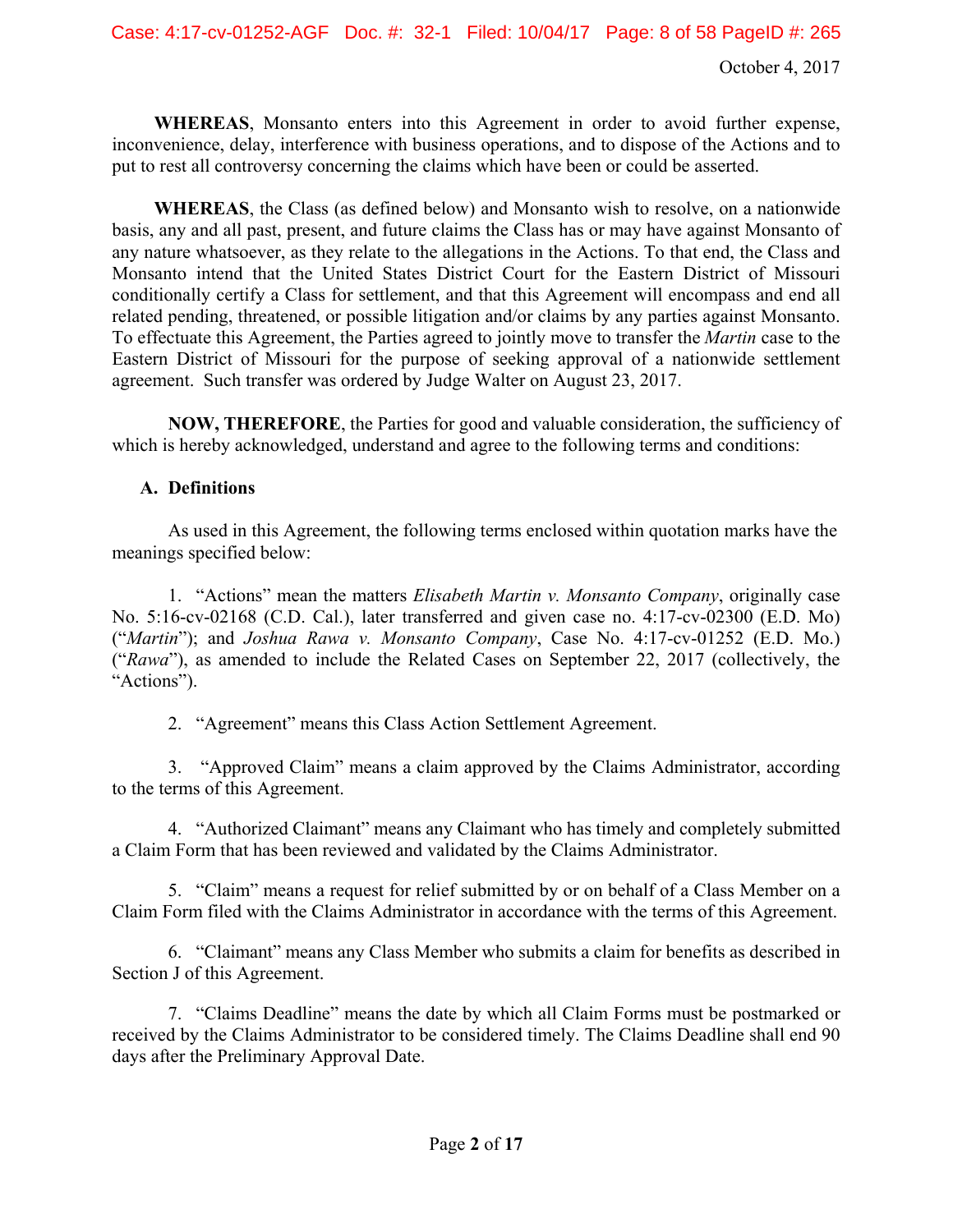8. "Claim Form" means the document to be submitted by Claimants seeking benefits pursuant to this Agreement.

9. "Claims Administrator" means the independent company agreed by the Parties and approved by the Court to provide the Class Notice and to administer the claims process.

10. "Claims Administration Expenses" means the fees charged and expenses incurred by the Claims Administrator in completing the claims administration process set forth in this Agreement.

11. "Class" or "Class Member(s)" means all persons in the United States, who, during the Class Period, purchased in the United States, for personal or household use and not for resale or distribution, Roundup® Weed & Grass Killer Concentrate Plus ("Concentrate Plus") or Roundup® Weed & Grass Killer Super Concentrate ("Super Concentrate," collectively, the "Concentrates"), in packaging whose neck or shoulder label stated that the product "makes up to" a specified number of gallons as follows:

| <b>Roundup® Product</b>                 | <b>Label Statement</b>   |
|-----------------------------------------|--------------------------|
| Super Concentrate 35.2 fl. oz.          | "Makes Up to 23 Gallons" |
| Super Concentrate 53.7 oz. (0.42 gal.)  | "Makes Up to 35 Gallons" |
| Super Concentrate 64 fl. oz. (1/2 gal.) | "Makes Up to 42 Gallons" |
| Super Concentrate 128 fl. oz. (1 gal.)  | "Makes Up to 85 Gallons" |
| Concentrate Plus 32 oz. (1 qt.)         | "Makes Up to 10 Gallons" |
| Concentrate Plus 36.8 oz.               | "Makes Up to 12 Gallons" |
| Concentrate Plus 40 oz.                 | "Makes Up to 13 Gallons" |
| Concentrate Plus 64 oz. (1/2 gal.)      | "Makes Up to 21 Gallons" |

Members of the Class are limited to the products and issues listed above. Any person who received a full refund is excluded from the Class definition.

12. "Class Counsel" means the following attorneys of record for *Martin* and *Rawa*:

Jack Fitzgerald The Law Office of Jack Fitzgerald PC Hillcrest Professional Building 3636 Fourth Avenue Suite 202 San Diego, CA 92103 Phone: 619-692-3840 Facsimile: 619-362-9555 Emails: jack@jackfitzgeraldlaw.com

Sidney W. Jackson, III Jackson and Foster LLC 75 St Michael Street Mobile, AL 36602 Phone: 251-433-6699 Facsimile: 251-433-6127 Email: sid@jacksonfosterlaw.com

Page **3** of **17**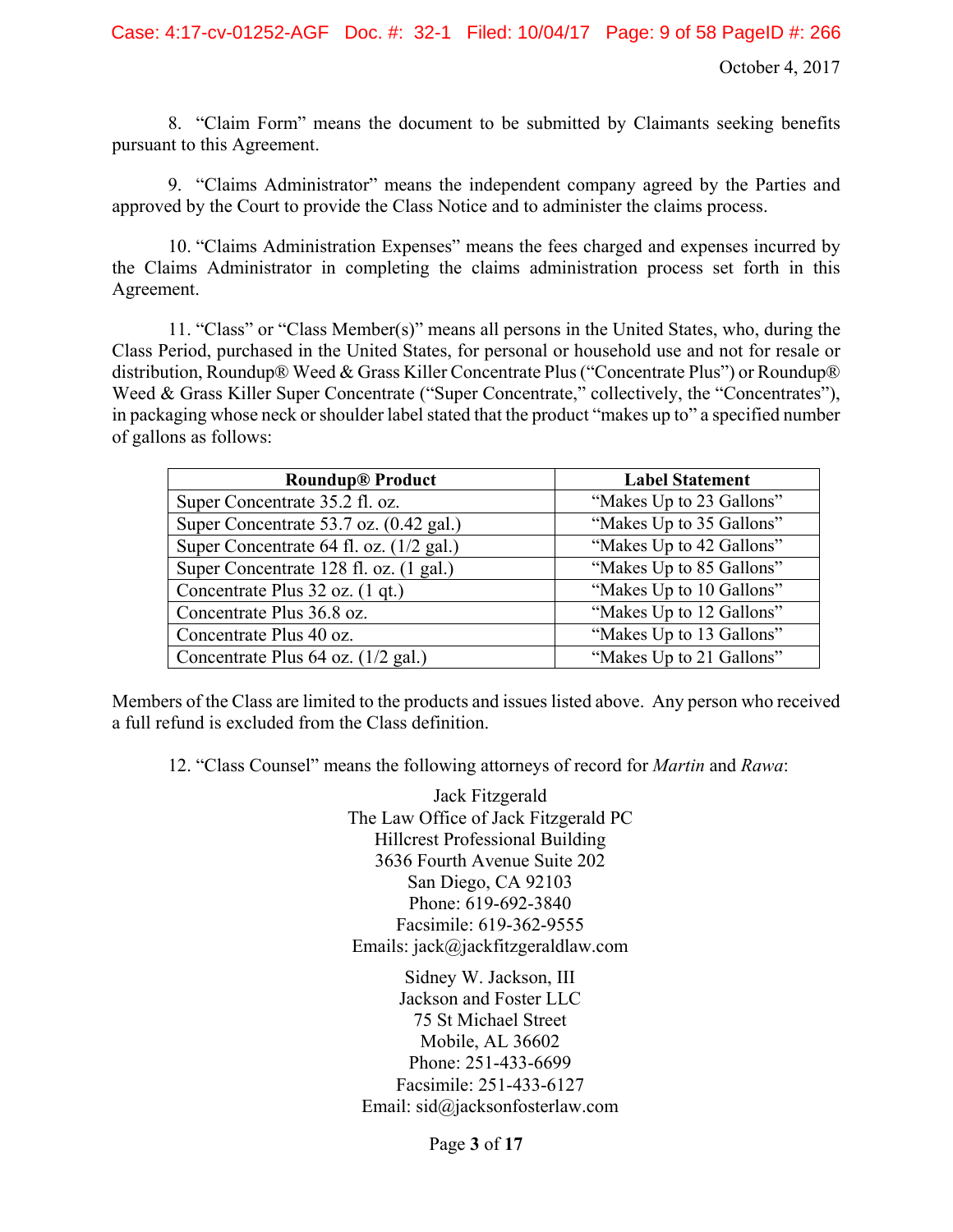and any attorneys at those firms assisting in the representation of the Class in this Action.

13. "Class Counsel's Fees" means the amount awarded as attorneys' fees to Class Counsel by the Court for prosecuting the Actions and implementing this Agreement.

14. "Class Notice" means collectively, the "Notice of Class Action Settlement" and the "Publication Notice," substantially in the forms to be agreed upon by the Parties and that will be submitted to the Court in connection with the Motion for Preliminary Approval of Settlement.

15. "Class Period" shall mean and refer to a time period not to exceed the applicable statute of limitations for the false advertising law in the state where each Claimant is domiciled, triggered by the date the Complaint was filed in *Martin* for California residents (October 13, 2016), and by the date the Complaint was filed in *Rawa* for all other states' residents (April 5, 2017). A full list of the applicable periods for each state, district, or territory included in this Agreement is appended here to as **Exhibit A**.

16. "Class Released Claims" means the claims released by the Class Members via this Agreement.

17. "Class Representatives" means named plaintiffs Elisabeth Martin and Joshua Rawa, as well as Robert Ravencamp, Amy Ward, Cynthia Davies, Christopher Abbott, Owen Olson, Jeannie Gilchrist, Zachary Sholar, Matthew Myers, John Beard Jr., and Michael Overstreet, who were added to the Amended Complaint in *Rawa* on September 22, 2017, and any other individuals who may be added as plaintiffs to any amended, consolidated pleading.

18. "Common Fund" means the 21.5 million dollars (\$21,500,000) set aside as part of the Settlement Consideration.

19. "Concentrates" means Roundup® Weed & Grass Killer Concentrate Plus ("Concentrate Plus") or Roundup® Weed & Grass Killer Super Concentrate ("Super Concentrate") in the eight sizes specified in the table within the definition of "Class," above.

20. "Court" means the Eastern District of Missouri.

21. "Effective Date" means the date on which the Judgment approving this Agreement becomes final. For purposes of this definition, the Judgment shall become final at the latest date of the following options: (a) if no appeal from the Judgment is filed, the date of expiration of the time for filing or noticing any appeal from the Judgment; or (b) if an appeal from the Judgment is filed, and the Judgment is affirmed or the appeal dismissed, and the deadline to file a petition for certiorari has passed, the date of such affirmance or dismissal; or (c) if a petition for certiorari seeking review of the appellate judgment is filed and denied, the date the petition is denied; or (d) if a petition for writ of certiorari is filed and granted, the date of final affirmance or final dismissal of the review proceeding initiated by the petition for a writ of certiorari.

22. "Final Settlement Hearing" or "Final Approval Hearing" means the hearing to be conducted by the Court to determine whether to enter the Judgment.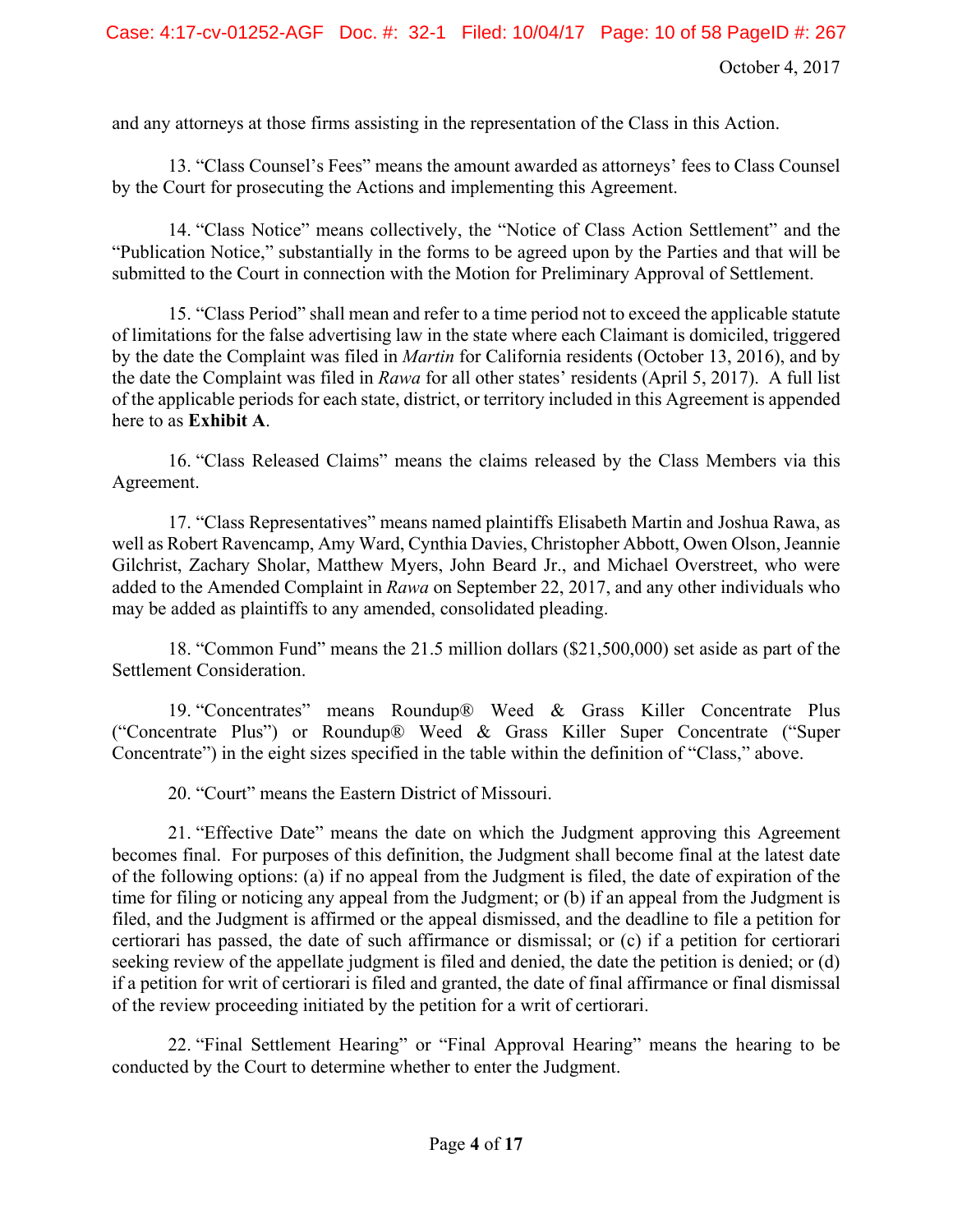23. "Judgment" means the Court's order approving the Agreement and dismissing the Actions with prejudice.

24. "Martin" means the plaintiff in the *Martin* action, Elisabeth Martin.

25. "Notice Period" means the notice period to potential Class Members. Class Notice shall run for a period of 60 days, and shall commence within 14 days after the Preliminary Approval Date.

26. "Notice Plan" means the plan for dissemination of the Class Notice to be agreed upon by the Parties and that will be submitted to the Court in connection with the Motion for Preliminary Approval of Settlement.

27. "Objection Deadline" means the first business day on or after ten (10) calendar days from the filing of the Motion for Final Approval of the Settlement and Application for Fees, or such other date as the Court may order in its Preliminary Approval Order. It is the date by which the Class Members must file with the Court and serve on all Parties (i) a written statement objecting to any terms of the Settlement or to Class Counsel's fees or expenses and (ii) a written notice of intention to appear if they expect to present in person at the Final Approval Hearing objections to any terms of the Settlement or to Class Counsel's fees or expenses.

28. "Opt-Out Deadline" means ninety (90) days after the Preliminary Approval Date (to be concurrent with the Claims Deadline), or such other date as the Court may order in its Preliminary Approval Order.

29. "Other Counsel" means any other attorney(s), representing any Class Member, who is not Class Counsel.

30. "Party" or "Parties" means Plaintiffs, to include the Class, and Monsanto.

31. "Person" means any individual, corporation, partnership, association, or any other type of legal entity.

32. "Plaintiffs" means Elisabeth Martin, Joshua Rawa, and the Class Members.

33. "Preliminary Approval Date" means the date of entry of the Court's order granting preliminary approval of the Agreement substantially in the form of the Preliminary Approval Order that will be submitted in connection with the Motion for Preliminary Approval of Settlement.

34. "Rawa" means the plaintiff in the *Rawa* action, Joshua Rawa.

35. "Related Actions" include the following cases:

- a. *Robert Ravencamp v. Monsanto Company*, Case No. l 716-CV0336, Division 12 (Circuit Court of Jackson County, Missouri, at Independence)
- b. *Amy Ward v. Monsanto Company*, Case No. 1:17-cv-03335 (N.D. Ill.)
- c. *Christopher Abbott v. Monsanto Company*, Case No. 3:17-cv-00315 (W.D. Ky.)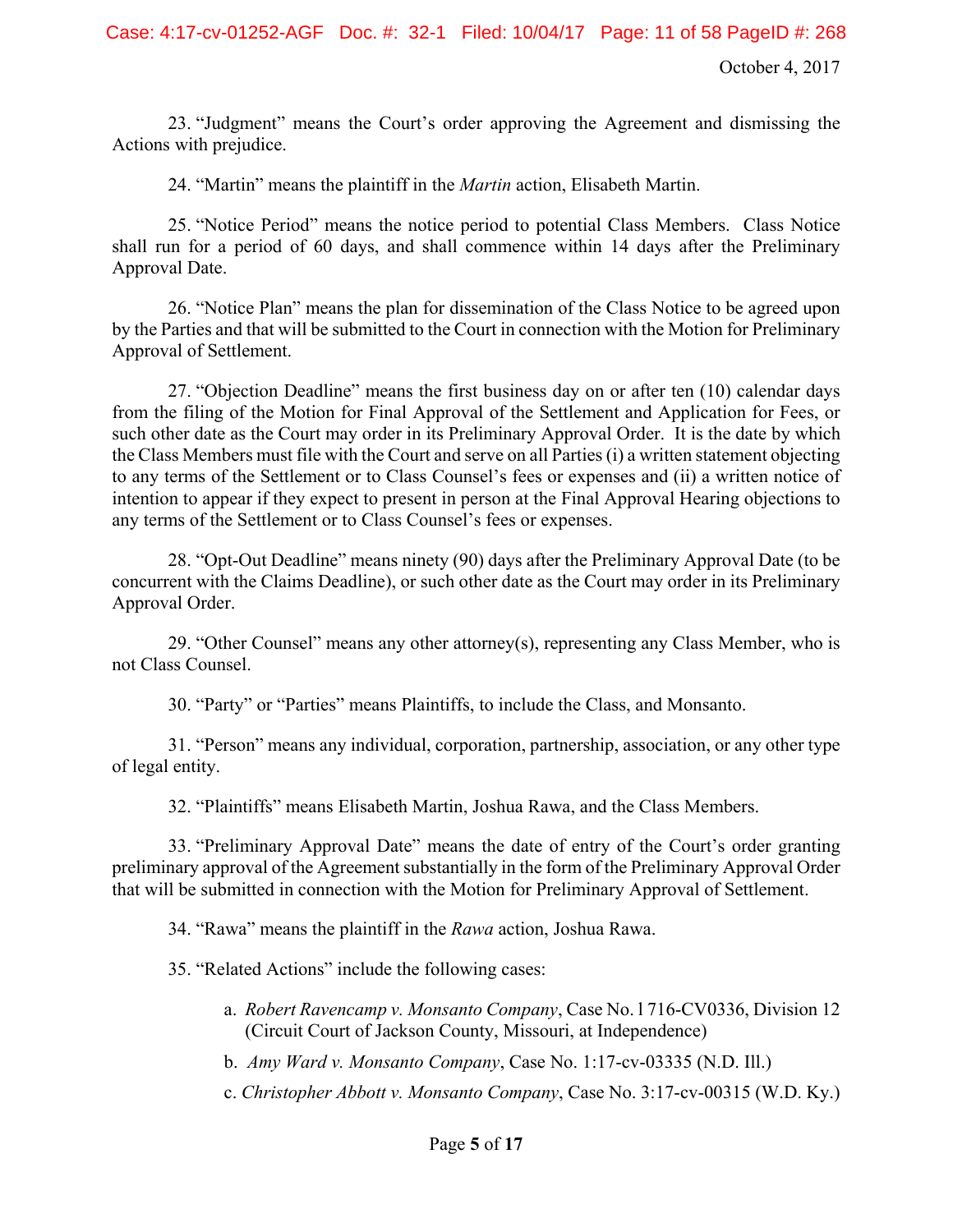October 4, 2017

d. *Owen Olson v. Monsanto Company*, Case No. 1:17-cv-01333 (D. Colo.)

e. *Jeannie A. Gilchrist v. Monsanto Company*, Case No. 5:17-cv-266 (E.D.N.C.)

f. *Zachary Sholar v. Monsanto Company*, Case No. 4:17-cv-00100 (S.D. Ind.)

g. *Matthew Myers v. Monsanto Company*, Case No. l:l 7-cv-02045 (N.D. Ga.)

h. *John Beard et al v. Monsanto Company*, Case No. l:l 7-cv-00171 (E.D. Tenn.)

i. *Michael Overstreet v. Monsanto Company*, Case No. 2:17-cv-2740 (E.D. Penn.)

36. "Released Monsanto Persons" and "Released Scotts Persons" means, respectively, Monsanto or Scotts, and any current or future parent companies (including intermediate parents and ultimate parents) and subsidiaries, affiliates, predecessors, successors, and assigns, and each of their respective officers, directors, employees, agents, attorneys, insurers, stockholders, representatives, heirs, administrators, executors, successors and assigns, and any other person or entity acting on either Monsanto's or Scotts' behalf.

37. "Scotts" means The Scotts Company LLC, Monsanto's exclusive marketing and distribution agent for Roundup consumer products.

38. "Settlement Payment" means the amount to be paid to Authorized Claimants as described in Section F.

39. "Settlement Website" means a website maintained by the Claims Administrator to provide the Class with information relating to the Settlement.

# **B. Conditional Class Certification for Settlement Purposes Only**

1. This Agreement is for settlement purposes only, and neither the fact of, nor any provision contained in this Agreement, nor any action taken hereunder, shall constitute, be construed as, or be admissible in evidence as an admission of: (1) the validity of any claim or allegation by Martin, Rawa, the plaintiff(s) in any Related Action, or any Class Member, or of any defense asserted by Monsanto in these or any other actions or proceedings; (2) any wrongdoing, fault, violation of law, or liability of any kind on the part of any Party, Released Party, Class Member or their respective counsel; or (3) the propriety of class certification in the Actions, Related Actions, or any other action or proceeding.

2. For the sole and limited purpose of settlement only, the Parties stipulate to and request that the Court conditionally certify the Class under Rule 23(b)(3), which stipulation is contingent upon the occurrence of the Effective Date. Should the Effective Date not occur, this Agreement shall be void and will not constitute, be construed as, or be admissible in evidence as, an admission of any kind or be used for any purpose in the Actions, Related Actions, or in any other pending or future action. In the event that the Agreement is terminated pursuant to its terms or the Final Settlement Hearing does not occur for any reason, the certification of the Class shall be vacated, and the Actions shall proceed as they existed prior to execution of this Agreement.

3. The Court's certification of the Class shall not be deemed to be an adjudication of any fact or issue for any purpose other than the accomplishment of the provisions of this Agreement,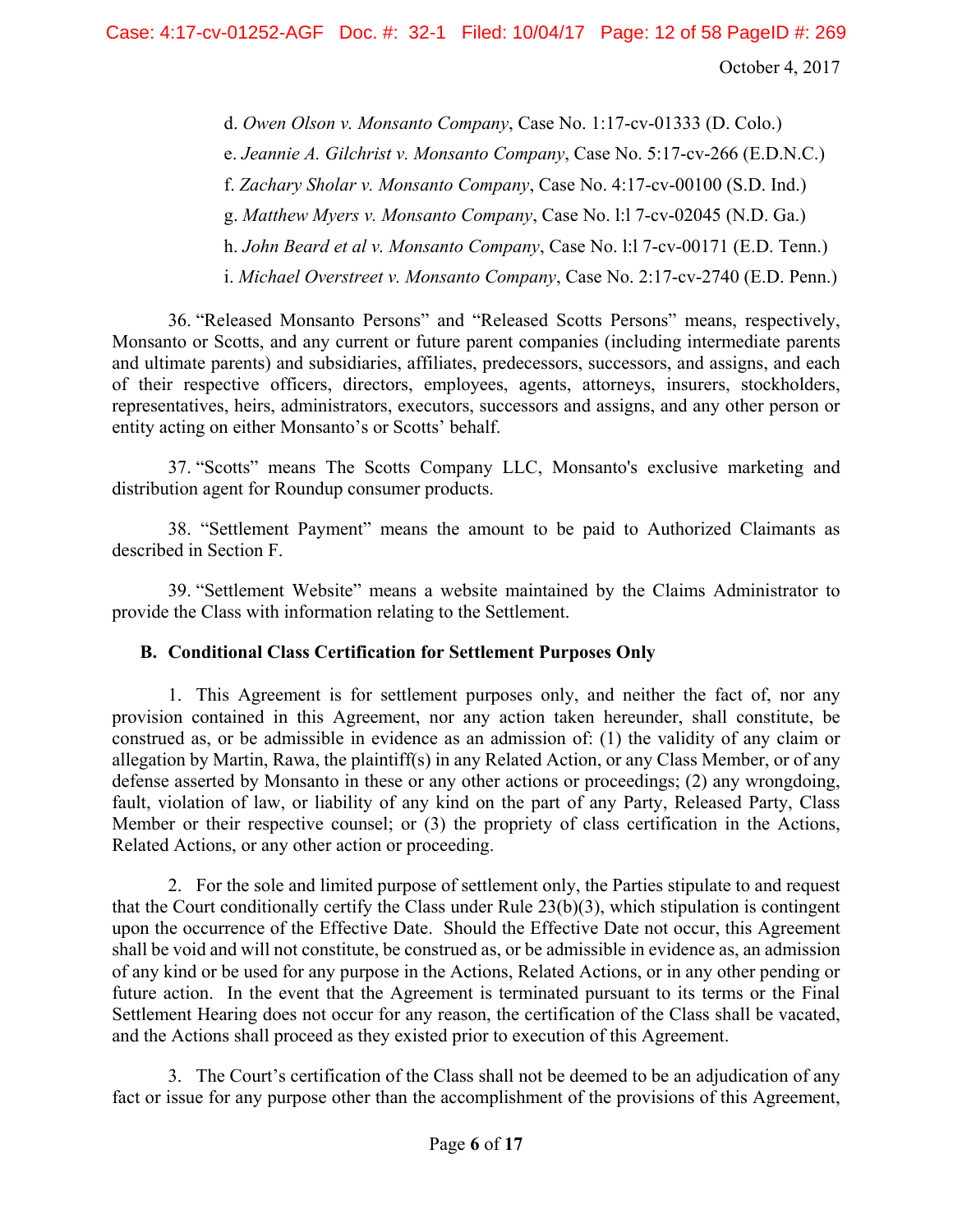and shall not be considered the law of the case, res judicata, or collateral estoppel in the Actions, Related Actions, or any other proceeding unless and until the Court enters a Judgment, and regardless of whether the Effective Date occurs, the Parties' agreement to class certification for settlement purposes only (and any statements or submissions made by the Parties in connection with seeking the Court's approval of this Agreement) shall not be deemed to be a stipulation as to the propriety of class certification, or any admission of fact or law regarding any request for class certification, in any other action or proceeding, whether or not involving the same or similar claims.

4. In the event the Court does not enter a Judgment, or the Effective Date does not occur, or the Agreement is otherwise terminated or rendered null and void, the Parties' agreement to certification of the Class for settlement purposes shall be null and void and the Court's certification order shall be vacated, and thereafter no new class or classes will remain certified; provided, however, that the class in *Martin* will remain, subject to any future motions, oppositions, or defenses by Monsanto on any available grounds.

5. Nothing in this Agreement shall be argued as support for, or admissible in, an effort to certify any new class in this Court or any other court if the Court does not enter a Judgment, or the Effective Date does not occur, nor shall anything herein be admissible in any proceeding to certify this or any other classes in any other court under any circumstances.

6. Subject to the Court's approval, and for settlement purposes only, Monsanto consents to the appointment of Elisabeth Martin, Joshua Rawa, Robert Ravencamp, Amy Ward, Cynthia Davies, Christopher Abbott, Owen Olson, Jeannie Gilchrist, Zachary Sholar, Matthew Myers, John Beard Jr., and Michael Overstreet as Class Representatives of the Class, and the appointment of Jack Fitzgerald, Sidney W. Jackson, III, and any attorneys at their firms assisting in the representation of the Class in this Action, as Class Counsel.

7. The Preliminary Approval Order shall contain a provision enjoining Class Members who have not opted-out of the Agreement from proceeding with any competing claims against the Released Monsanto Persons and/or Released Scotts Persons related or similar to those claims that are asserted in this Actions.

8. Upon final approval of the Agreement by the Court, a Judgment substantially in the form agreed by the Parties, will be entered by the Court, providing for the dismissal of the Actions with prejudice.

#### **C. Benefits of the Agreement**

Class Counsel and Class Representatives believe the Agreement confers substantial benefits upon the Class, particularly as weighed against the risk associated with the inherent uncertain nature of a litigated outcome; the complex nature of the Actions in which the Parties have produced large amounts of discovery, taken and defended depositions, served and pursued third-party subpoenas for documents, retained, disclosed and produced reports of several experts, and briefed class certification to a decision; and the length and expense of continued proceedings through additional fact depositions, expert depositions, third party document productions and depositions, summary judgment briefing, trial, and appeals. Based on their evaluation of such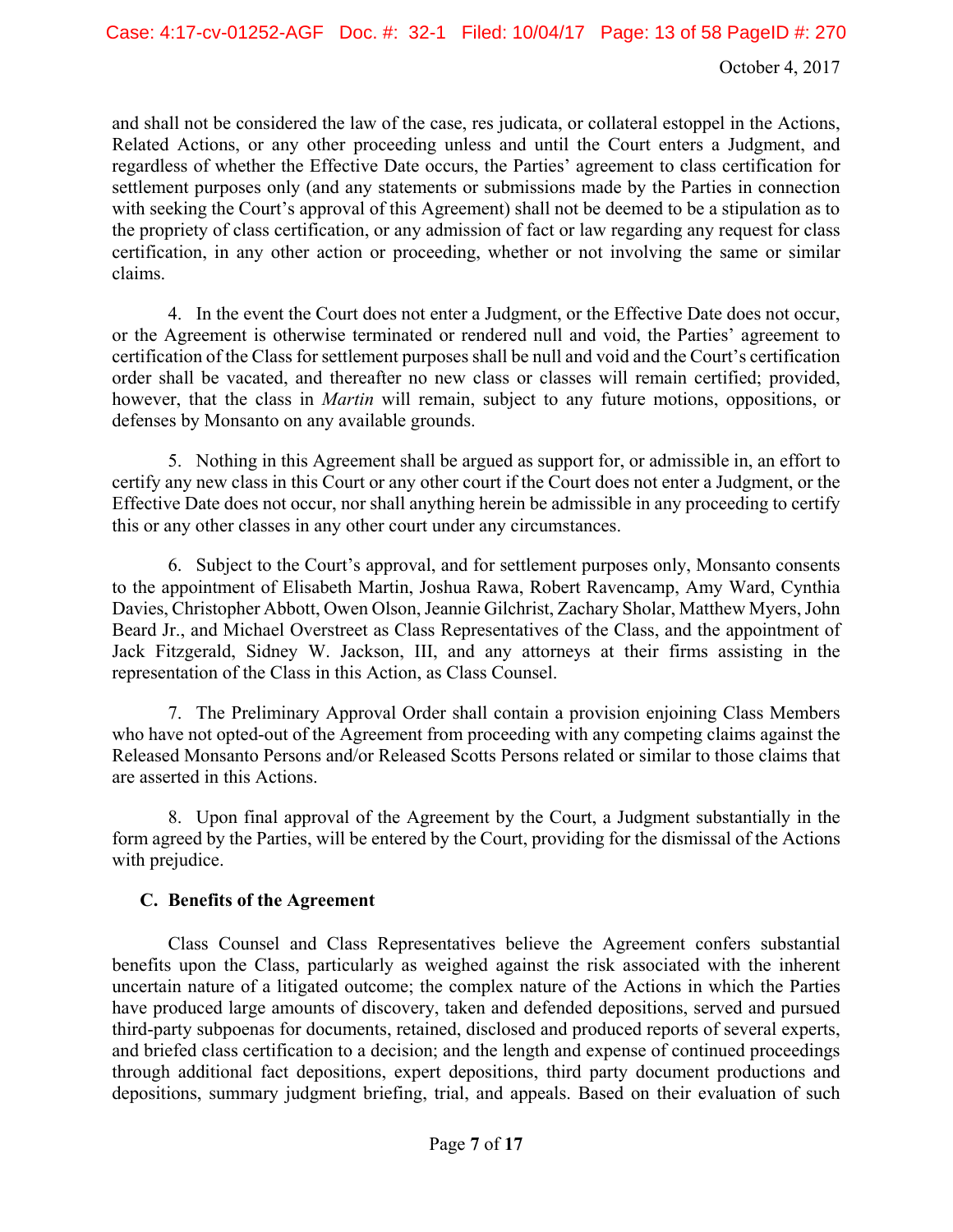October 4, 2017

factors, Class Counsel and Class Representatives have determined that the Settlement, based on the following terms, is in the best interests of the Class.

# **D. Changes to Labels**

1. Monsanto has unilaterally agreed to undertake to change the labels on the Concentrates to further clarify the dilution rates and mixing instructions. Monsanto agrees that Plaintiffs' lawsuit accelerated this action. Monsanto will consult with Class Counsel regarding potential label changes, provided however, that the ultimate timing and content of any label changes remain at the sole discretion of Monsanto.

 2. After making a label change, Monsanto will have a reasonable period of time to exhaust existing inventories and remove products with the current "Makes up to" neck or shoulder label from the marketplace. Any products sold from Monsanto's inventory with the "Makes up to" neck or shoulder label, through the date Notice is first effected, are included in the Full Release described in this Agreement, and any consumer who purchases such products during the inventory removal period and prior to the date Notice is first effected shall be entitled to make a claim under the structure set forth herein.

# **E. Common Fund**

1. Within seven (7) calendar days after the notice to putative class members commences following the Court's Preliminary Approval Order, Monsanto shall pay \$21.5 million into a "Qualified Settlement Fund" created and maintained by the Claims Administrator, with a separate tax identification number for purposes of this Agreement only (the "Common Fund").

2. The Common Fund shall cover all expenses associated with the Agreement as approved by the Court, including without limitation, Class Notice, Claims Administration Expenses, Class Member Claims, the Settlement Payment, Class Representative Incentive awards and Class Counsel's legal expenses and attorneys' fees. Interest on the Settlement Fund shall inure to the benefit of the Class.

3. All taxes on the income of the Settlement Fund, and any costs or expenses incurred in connection with the taxation of the Settlement Fund shall be paid out of the Settlement Fund, shall be considered to be a cost of administration, and shall be timely paid by the Claims Administrator without prior order of the Court. The Parties shall have no liability or responsibility for the payment of any such taxes.

4. In the event that requests for payment per unit (as set forth herein) are made in excess of the amounts available in the Common Fund after deducting all other expenses, then the payment per Claimant shall be reduced on a pro rata basis.

5. In no case shall Monsanto be required to contribute or pay additional funds to the Common Fund and/or the Settlement set forth herein, beyond the payments agreed hereto, including but not limited to any payments for attorneys' fees, or fees associated with notice and/or administration.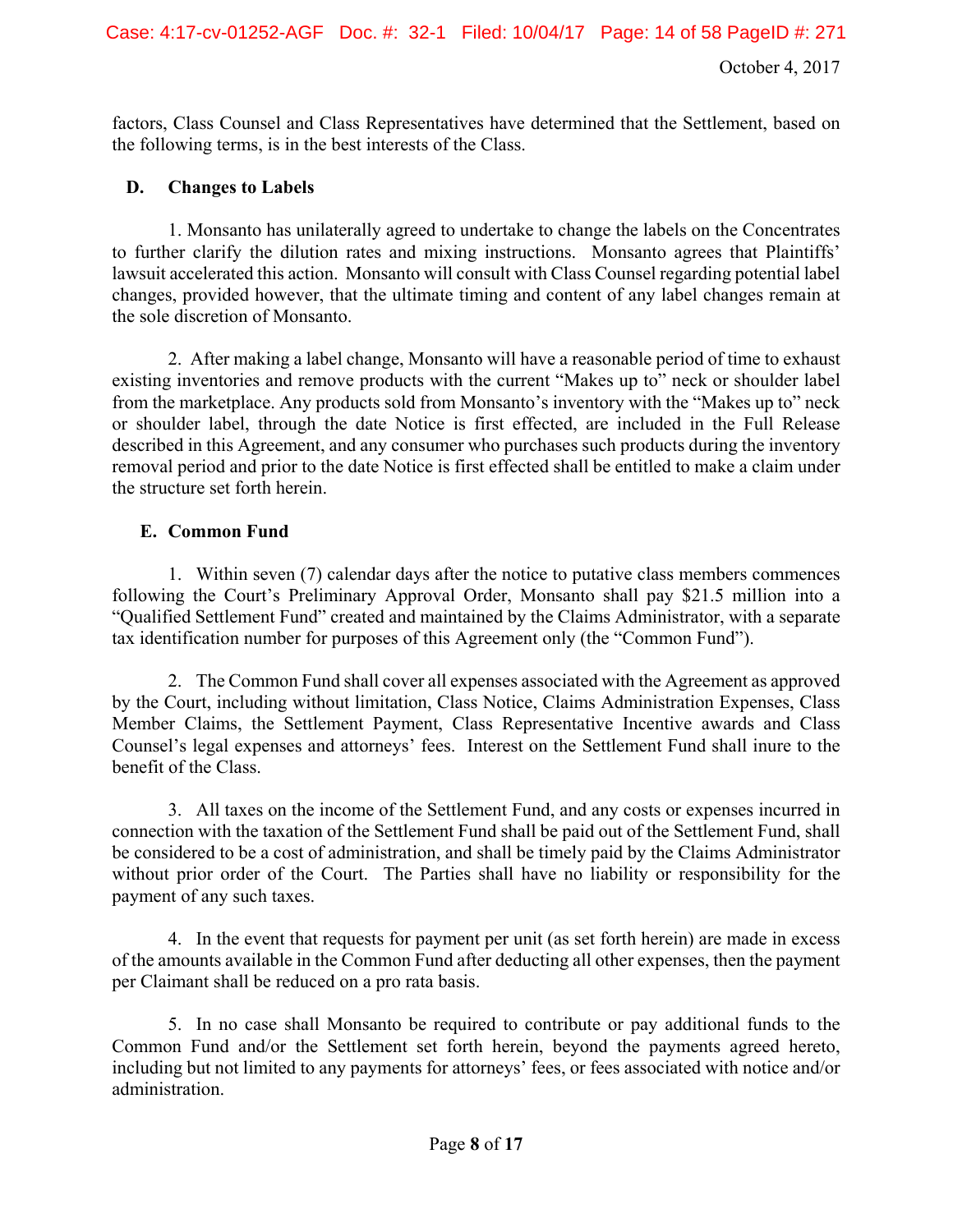#### **F. Class Member Claims**

1. For each unit of the Roundup® Product (as defined in Paragraph 11 of the Definitions) purchased during the Class Period, Claimants will receive a standardized payment of one-half the weighted average retail price (after rounding). The weighted average retail price per unit and the payment per unit are set forth below:

| <b>Roundup® Product</b>                   | <b>Weighted Average</b><br><b>Retail Price</b> | <b>Payment Per Unit</b> |
|-------------------------------------------|------------------------------------------------|-------------------------|
| Super Concentrate 35.2 fl. oz.            | \$42.48                                        | \$21                    |
| Super Concentrate 53.7 oz. (0.42 gal.)    | \$62.88*                                       | \$31                    |
| Super Concentrate - 64 fl. oz. (1/2 gal.) | \$72.64                                        | \$36                    |
| Super Concentrate - 128 fl. oz. (1 gal.)  | \$105.85                                       | \$53                    |
| Concentrate Plus 32 oz. (1 qt.)           | \$21.31                                        | \$11                    |
| Concentrate Plus 36.8 oz.                 | \$22.97                                        | \$11.50                 |
| Concentrate Plus 40 oz.                   | $$26.40*$                                      | \$13                    |
| Concentrate Plus 64 oz. (1/2 gal.)        | \$44.54                                        | \$22                    |

\* Because marketplace data was unavailable for the Super Concentrate 53.7 oz. and Concentrate Plus 40 oz. SKUs, these prices are calculated based on the weighted average price per ounce of the two SKU sizes closest to the unknown SKU (i.e., the average price of the 35.2 oz. and 64 oz. Super Concentrates were used to calculate the 53.7 oz. Super Concentrate price).

2. Any person who received a full refund directly from Monsanto and/or Scotts with respect to purchases of units included in the Class definition shall not be eligible for a payment as to those units.

#### **G. Attorneys' Fees, Expenses, and Costs**

1. Class Counsel and Class Representatives shall request attorneys' fees and costs, and incentive awards to be paid from the Common Fund. Monsanto may respond in any manner it chooses, including opposing or not responding to any such requests.

2. The Claims Administrator shall pay to Class Counsel from the Common Fund the amount of attorneys' fees and costs awarded by the Court within seven (7) calendar days of entry of Judgment, notwithstanding the filing of any appeals, or any other proceedings which may delay the effective date of the settlement or a final judgment in the case; provided, however, that in the event any fee award, either individually or in connection with the entire settlement is overturned, reduced, vacated, or otherwise modified, Class Counsel shall be obligated to return to the Common Fund any difference between the amount of the original award and any reduced award.

3. Costs for settlement, notice, claims administration, incentive fees, and any other fees, including attorneys' fees, will be paid from the Common Fund.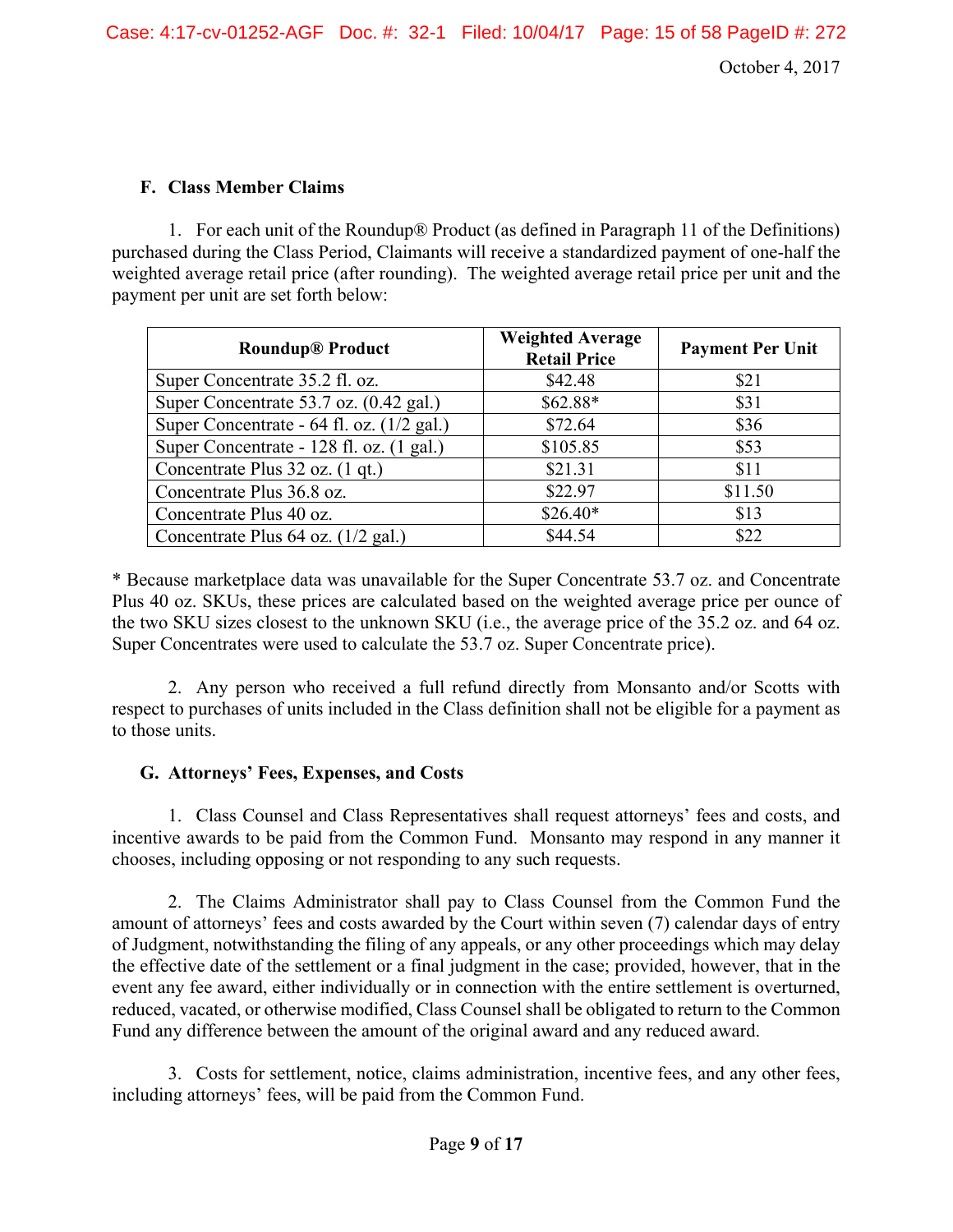#### **H. Retention of Claims Administrator**

The Parties agree to retain Dahl Administration as Class Administrator to effect Class Notice and Administration. The Claims Administrator shall assist with various administrative tasks, including, without limitation:

- i. Arranging for the dissemination of the Class Notice pursuant to the Notice Plan agreed to by the Parties and approved by the Court;
- ii. Handling returned mail not delivered to Class Members;
- iii. Making any additional mailings required under the terms of this Agreement or by law;
- iv. Answering written inquiries from Class Members and/or forwarding such inquires to Class Counsel;
- v. Receiving and maintaining forms of Class Members who wish to opt out of and be excluded from the Agreement;
- vi. Establishing a Settlement Website;
- vii. Establishing a toll-free informational telephone number for Class Members;
- viii. Receiving and processing Claims and distributing payments to Class Members; and
- ix. Otherwise assisting with administration of the Settlement.

# **I. Timing**

All Claim Forms must be postmarked or received by the Claims Administrator by the Claims Deadline to be considered timely. The Claims Deadline shall be clearly set forth in the Preliminary Approval Order, the Class Notice, on the Settlement Website, and on the front of the Claim Form.

# **J. Procedure**

1. Notice will include both direct individual notice to known purchasers, and nationwide digital publication.

2. All Claims must be submitted with a Claim Form and received by the Claims Administrator.

3. The Claim Form will be available on the Settlement Website. The Claim Form will be available to fill out and submit online, for download, or mailed to Class Members upon request by calling or writing to the Claims Administrator. Class Members may submit their completed and signed Claim Form to the Claims Administrator by mail or online, postmarked or submitted online, on or before the Claims Deadline.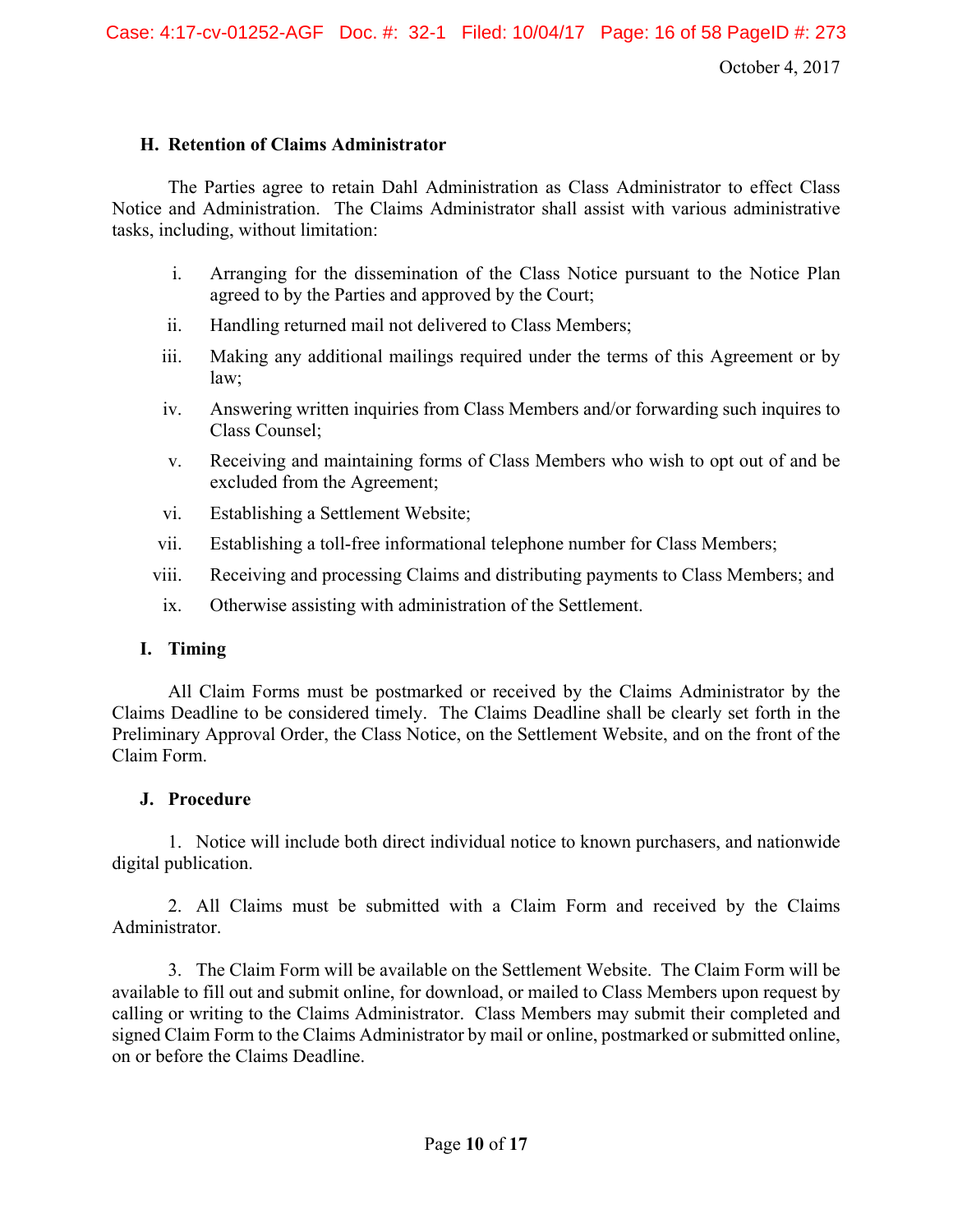4. The Claim Form must include a reasonable proof of purchase, or must include an affirmation, under penalty of perjury, of the identity and quantity of the type of Concentrate Plus and/or Super Concentrate that was purchased. All Claim Forms must include:

- (a) Class Member name, address, and telephone number;
- (b) Identification of the quantity and type of Concentrate Plus and/or Super Concentrate that was purchased;
- (c) The retailer and location (city, state, and street name) of the retailer from which the Concentrate Plus and/or Super Concentrate was purchased; and
- (d) The approximate date(s) or date ranges on or during which the Concentrate Plus and/or Super Concentrate was purchased.

5. The Claims Administrator shall retain sole discretion in accepting or rejecting the Claim Form.

6. Each household shall be limited to twenty (20) units purchased during the applicable statutory period, based on the Claimant's state or territory or residence.

7. The Class Administrator shall pay out Approved Claims in accordance with the terms of this Agreement commencing ten (10) days after the Effective Date or as otherwise ordered by the Court.

8. Class Members who do not submit a claim or opt-out (i.e., do nothing), will be subject to this Settlement and all of its terms, including but not limited to the releases, and will receive no payment from the Common Fund.

# **K. Opt Out Procedures**

1. Class Members who wish to opt out of and be excluded from the Agreement must download from the Settlement Website an opt out form, to be made at the discretion of the Claims Administrator, and Class Members must print, complete, and mail the form to the Claim Administrator, at his or her mailing address, postmarked no later than ten (10) days after the filing of the Motion for Final Approval of the Settlement and the Application For Fees or as otherwise ordered by the Court in its Preliminary Approval Order (the "Opt Out Deadline").

2. The Opt-Out Form must be personally completed and submitted by the Class Member, and so-called "mass" or "class" opt-outs shall not be permitted.

3. The Claims Administrator shall be responsible for processing opt-outs and objections, if any, including to promptly provide Class Counsel and counsel for Monsanto with copies of same.

# **L. Procedures for Objecting to the Settlement**

 Class Members have the right to appear and show cause why the Agreement should not be granted final approval, subject to each of the provisions of this paragraph: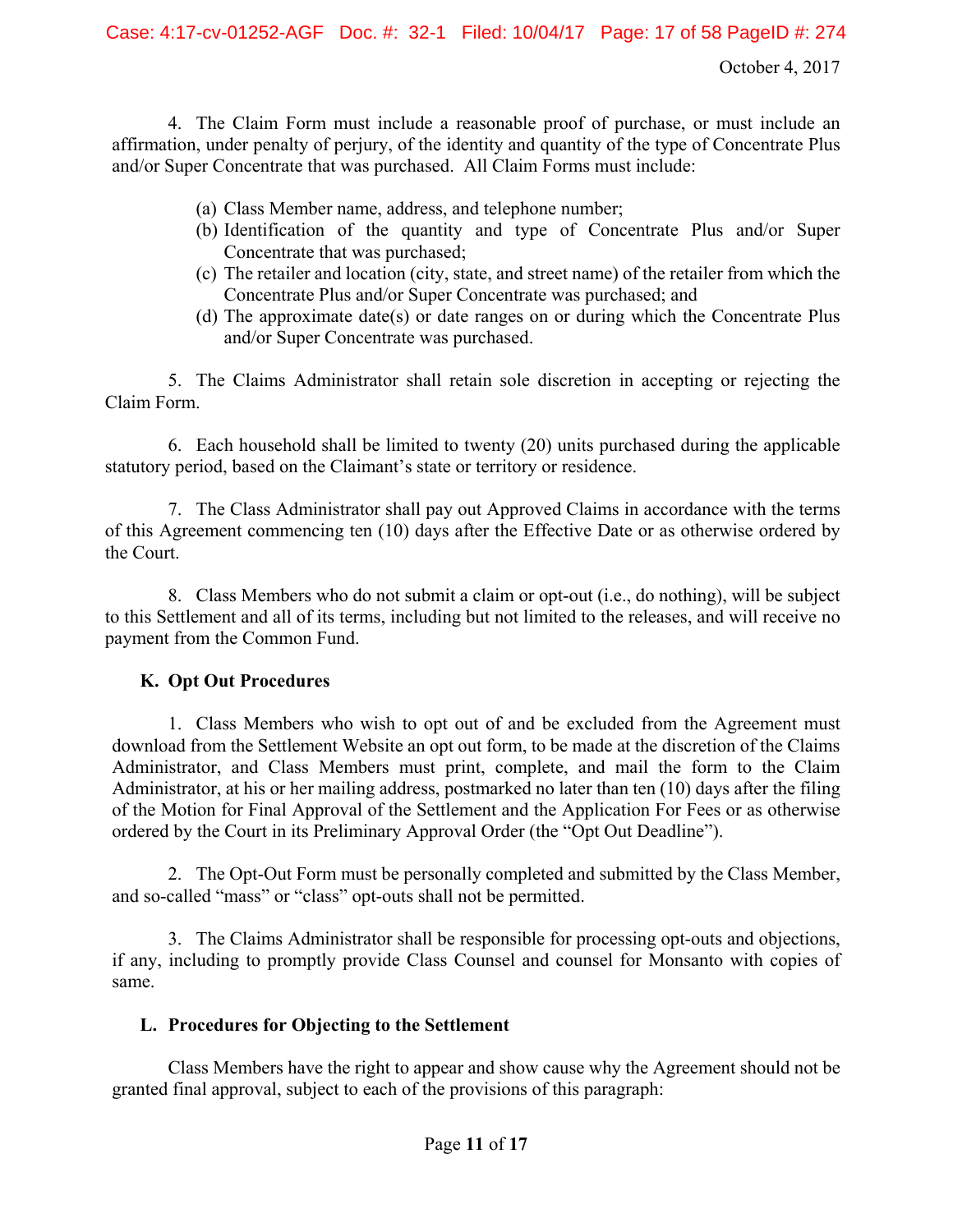1. *Written Objection Required.* Any objection to the Agreement must be in writing, filed with the Court, with a copy served on Class Counsel and counsel for Monsanto at the addresses set forth in the Notice and below, by the Objection Deadline.

2. *Form of Written Objection.* Any objection regarding or related to the Agreement shall contain (i) a caption or title that clearly identifies the Action and that the document is an objection, (ii) information sufficient to identify and contact the objecting Class Member or his or her attorney, and (iii) a clear and concise statement of the Class Member's objection, as well as any facts and law supporting the objection (the "Objection").

3. *Authorization of Objections Filed by Attorneys Representing Objectors.* Class Members may object either on their own or through an attorney hired at their own expense, but a Class Member represented by an attorney must sign either the Objection itself, or execute a separate declaration stating that the Class Member authorizes the filing of the Objection.

4. *Effect of Both Opt-Out and Objection.* If a Class Member submits both an Opt-Out Form and Objection, the Class Member will be deemed to have opted out of the Agreement, and thus to be ineligible to object. However, any objecting Class Member who has not timely submitted a completed Opt Out Form for exclusion from the Agreement will be bound by the terms of the Agreement upon the Court's final approval of the Agreement.

# **M. Failure to Exhaust Funds**

 After payments have been made to Class Members, to Class Counsel for attorneys' fees, to Class Representatives for incentive awards, and all other costs associated with the administration of this settlement have been paid or placed in appropriate escrow, any remaining funds will be exhausted through a *cy pres* distribution to a charitable and tax-exempt organization to be mutually determined by the Parties. In the event that the Parties cannot reach an agreement on the *cy pres* organization(s), the Parties will timely present the issue to the Court for resolution.

# **N. Release of Monsanto, Scotts, and Related Persons**

1. Upon the Effective Date, each of the Class Members will be deemed to have, and by operation of the Judgment will have, fully, finally, and forever released, relinquished, and discharged Monsanto and Scotts (including, without limitation, all current or former agents, employees, contractors, affiliates, heirs, attorneys, insurers, and assignees thereof) from any and all claims, demands rights, suits, liabilities, injunctive and/or declaratory relief, and causes of action of every nature and description whatsoever, including costs, expenses, penalties, and attorneys' fees, whether known or unknown, matured or unmatured, at law or in equity, existing under federal or state law, that any Class Member has or may have against Monsanto arising out of or related in any way to the transactions, occurrences, events, behaviors, conduct, practices, and policies alleged in the Actions, which have been, or which could have been asserted in the Actions, and in connection with the conduct of the Actions, that have been brought, could have been brought, or are currently pending in any forum in the United States.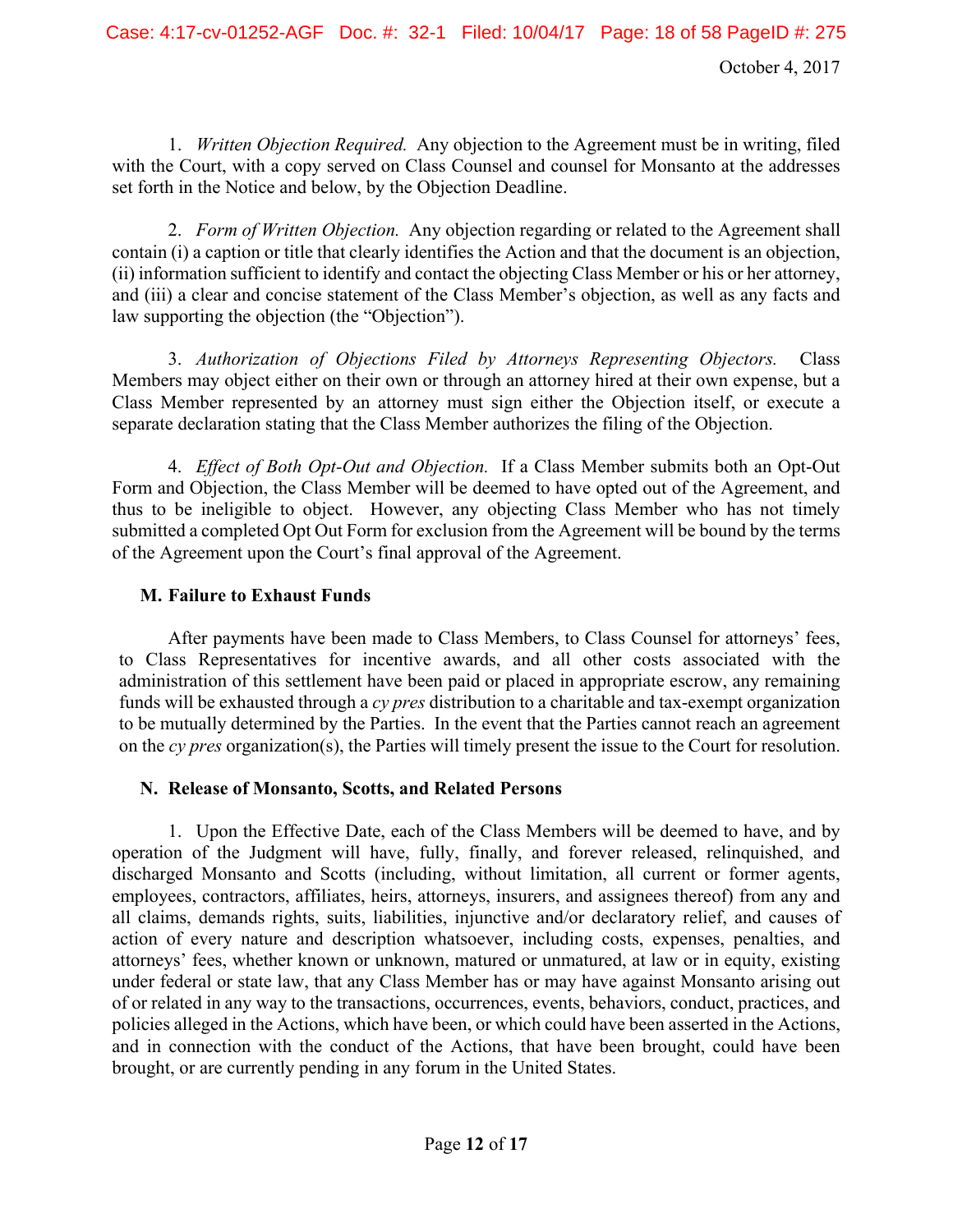This release and full resolution of all matters relating to the marketing, sale and distribution of the Concentrates during the Class Period, includes, but is not limited to, the marketing, sale and distribution of the Roundup® products as it relates to the allegations and substance of the Class Complaint that was or could have been alleged relating to the "Makes Up to" a certain number of gallons claims, the amount of product that the Roundup® Concentrate products makes, comparisons of the amount of product or active ingredient in Roundup® Concentrate products to Roundup® Ready-to-Use products, or any similar statements on any part of the bottle, label, packaging, instructions, or associated advertising, on any size bottle of the Roundup® Concentrates. The release does not release any alleged personal injury claims relating to the use of Roundup® Concentrates.

# **O. Release of Plaintiffs**

 Upon the Effective Date, Monsanto will be deemed to have, and by operation of the Judgment will have, fully, finally, and forever released, relinquished, and discharged Plaintiffs, the Class, and Class Counsel from any and all claims, demands, rights, suits, liabilities, and causes of action of every nature and description whatsoever, whether known or unknown, matured or unmatured, at law or in equity, existing under federal or state law, that Monsanto has or may have against any of them arising out of or related in any way to the transactions, occurrences, events, behaviors, conduct, practices, and policies alleged in the Actions, and in connection with the filing and conduct of the Actions, that have been brought, could have been brought, or are currently pending in any forum in the United States.

# **P. Section 1542 Waiver**

 All Parties acknowledge Section 1542 of the California Civil Code. Martin and California members of the Class expressly waive and relinquish any rights or benefits available to them under this statute. Cal. Civ. Code  $\S$  1542 provides:

#### **"A general release does not extend to claims which the creditor does not know or suspect to exist in his or her favor at the time of executing the release, which if known by him or her must have materially affected his or her settlement with the debtor."**

Notwithstanding Cal. Civ. Code § 1542 or any other federal or state statute or rule of law of similar effect, this Agreement shall be given full force and effect according to each and all of its expressed terms and provisions, including those related to any unknown or unsuspected claims, liabilities, demands, or causes of action which are based on, arise from, or are in any way connected with the Action.

# **Q. Notice Under the Class Action Fairness Act**

1. The Class Action Fairness Act of 2005 ("CAFA") requires Monsanto to inform certain federal and state officials about this Agreement. *See* 28 U.S.C. § 1715.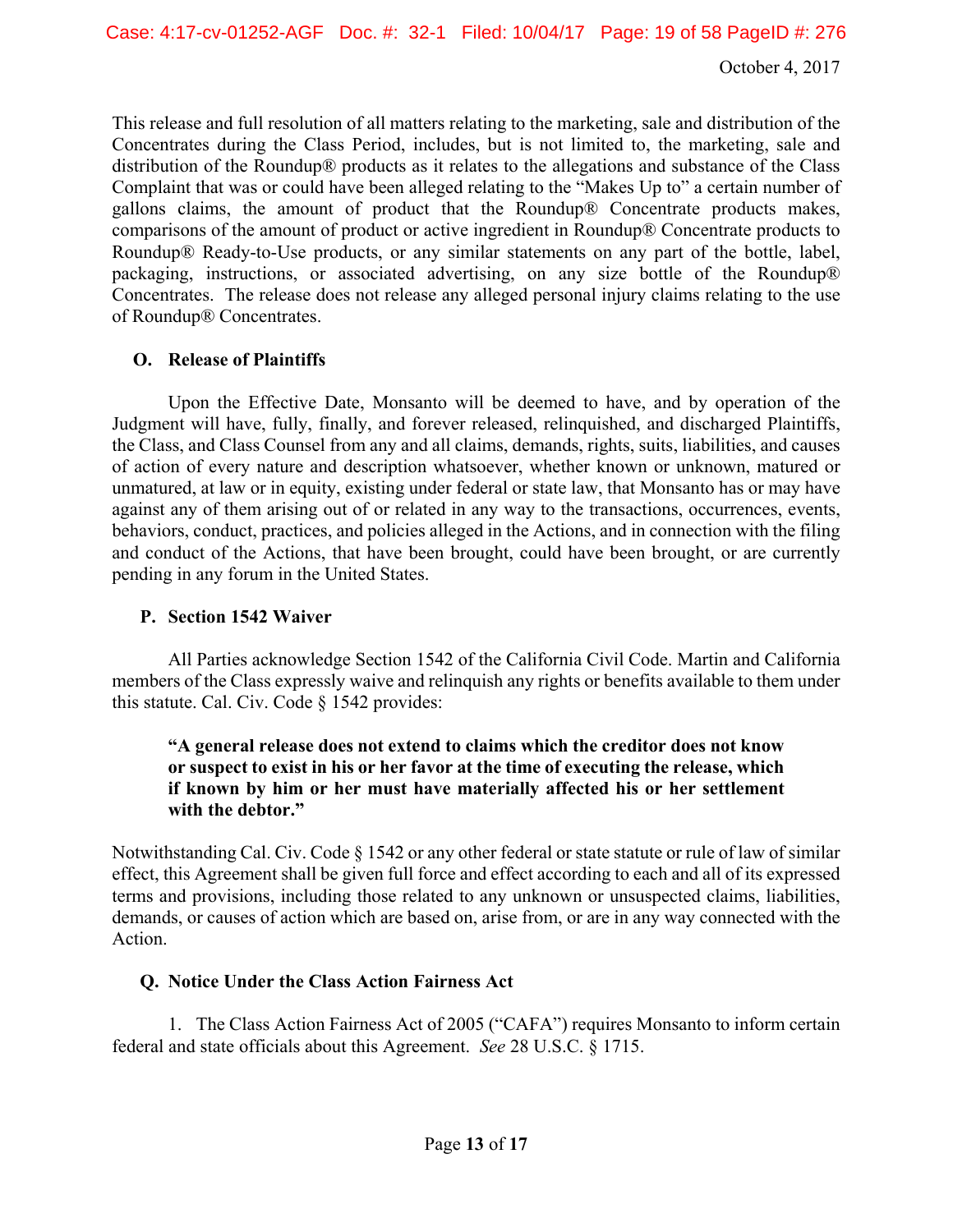2. Under the provisions of CAFA, the Claims Administrator, on behalf of Monsanto, will serve notice upon the appropriate officials within ten (10) calendar days after the Parties file the proposed Agreement with the Court. See 28 U.S.C. § 1715(b).

3. The Parties agree that either the Claims Administrator or Monsanto is permitted to provide CAFA notice as required by law and that any such notice shall be done to effectuate the Agreement and shall not be considered a breach of this Agreement or any other agreement of the Parties.

4. If any of the notified federal or state officials takes any action adversely affecting the validity or enforceability of the Settlement or seeks to impose additional terms or liability on Monsanto for the matters resolved by the Class Released Claims, Monsanto may, at its option, suspend the implementation of the Agreement pending the outcome of the action initiated by the notified federal or state official or may elect to void the Agreement by written notice to Class Counsel.

#### **R. Court Approval**

1. Promptly after executing this Agreement, and no later than October 4, 2017, the Parties will submit to the Court the Agreement, together with its exhibits, and will request that the Court grant preliminary approval of the proposed Agreement, issue a Preliminary Approval Order, and schedule a Final Approval Hearing to determine whether the Agreement should be granted final approval, whether an application for attorneys' fees and costs should be granted, and whether an application for incentive awards should be granted. As part of the preliminary approval motion, the Parties will request the Court to provisionally certify the Class for settlement purposes, and to formally appoint Class Counsel. The Parties intend and acknowledge that any such certification and appointment would be for purposes of the Agreement only, and not effective in continuing litigation between the Parties, if any.

2. A Final Settlement Hearing to determine final approval of the Agreement shall be scheduled as soon as practicable, subject to the calendar of the Court, but no sooner than 90 days after the Preliminary Approval Date. Upon final approval of the Agreement by the Court at or after the Final Settlement Hearing, the Parties shall seek and obtain from the Court the Judgment.

3. Objecting Class Members may appear at the Final Approval Hearing and be heard. The Parties shall have the right, but not the obligation, either jointly or individually, to respond to any objection.

4. Plaintiffs in the Related Actions that have joined, or will join the *Rawa* action and this Agreement, shall file stipulations to dismiss their claims without prejudice in the respective courts in which they brought such claims.

5. If this Agreement is not given final approval by the Court, the Parties will seek in good faith to revise the Agreement as needed to obtain Court approval. Failing this, the Parties will be restored to their respective places in the litigation. In such event, the terms and provisions of this Agreement will have no further force and effect with respect to the Parties and will not be used in this or in any other proceeding for any purposes, and any Judgment or Order entered by the Court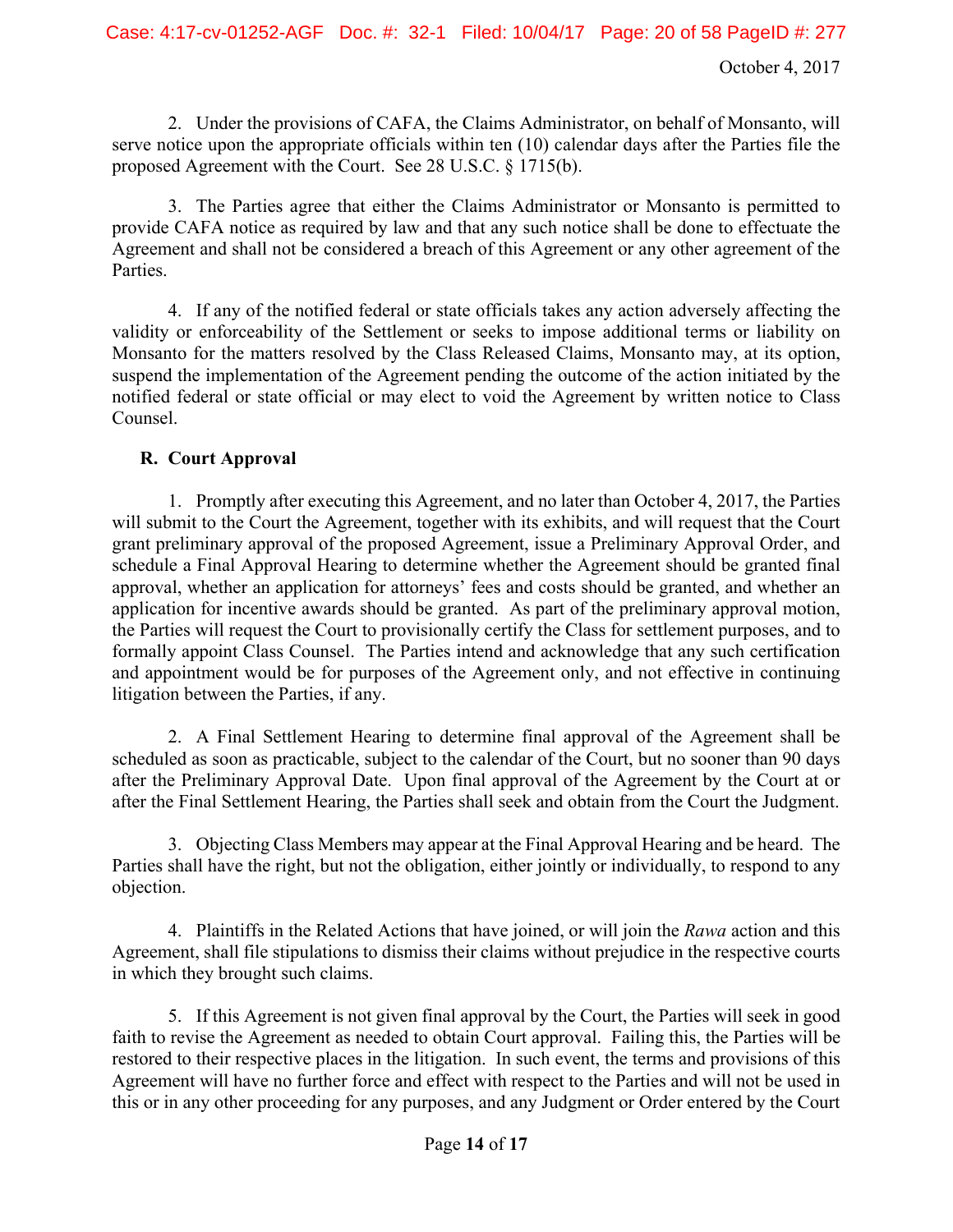in accordance with the terms of this Agreement will be treated as vacated. Martin and Monsanto have agreed that, in the event of any such occurrence, the parties shall stipulate to transfer back to the Central District of California the *Martin* action for all further pre-trial and trial proceedings.

#### **S. No Public Statements and Media or Public Inquiry Plan**

1. The Parties will refrain (directly, or through counsel or third parties) from any public statements other than a mutually agreed upon written statement.

The Parties and their counsel agree that, in responding to any inquiries from the public media concerning the Action and/or the Agreement, the Parties and their counsel will limit their comments to the provision of factual information as is contained in the Notice, this Agreement, the pleadings, and/or any of the court orders in this Action, and may further state only to the effect that "the matter has been settled to the satisfaction of all Parties subject to Court approval." Nothing in this paragraph shall limit Class Counsel's ability to communicate privately with a Class Member concerning these Actions or the Agreement. Monsanto or the Claims Administrator may make such public disclosures about the Action and Agreement as any applicable laws require.

#### **T. Miscellaneous Provisions**

1. *Entire Agreement*.This Agreement shall constitute the entire Agreement among the Parties with regard to the subject matter of this Agreement and shall supersede any previous agreements, representations, communications, and understandings among the Parties with respect to the subject matter of this Agreement. The Parties acknowledge, stipulate, and agree that no covenant, obligation, condition, representation, warranty, inducement, negotiation, or undertaking concerning any part or all of the subject matter of the Agreement has been made or relied upon except as expressly set forth herein. This Agreement supersedes any prior agreement between the parties, including the Term Sheet executed by the Parties.

2. *Notices Under This Agreement*.All notices or mailings required by this Agreement to be provided to or approved by Class Counsel and Monsanto, or otherwise made pursuant to this agreement, shall be provided as follows:

| Class Counsel                          | Monsanto                                 |
|----------------------------------------|------------------------------------------|
| Jack Fitzgerald                        | John J. Rosenthal                        |
| jack@iackfitzgeraldlaw.com             | $\text{iposenthal}(\hat{a})$ winston.com |
| The Law Office of Jack Fitzgerald, PC  | Adam S. Nadelhaft                        |
| <b>Hillcrest Professional Building</b> | anadelhaft@winston.com                   |
| 3636 Fourth Avenue, Suite 202          | Winston & Strawn LLP                     |
| San Diego, CA 92103                    | 1700 K Street, N.W.                      |
|                                        | Washington, D.C. 20006                   |
| Sidney W. Jackson, III                 |                                          |
| sid@jacksonfosterlaw.com               |                                          |
| Jackson and Foster LLC                 |                                          |
| 75 St Michael Street                   |                                          |
| Mobile, AL 36602                       |                                          |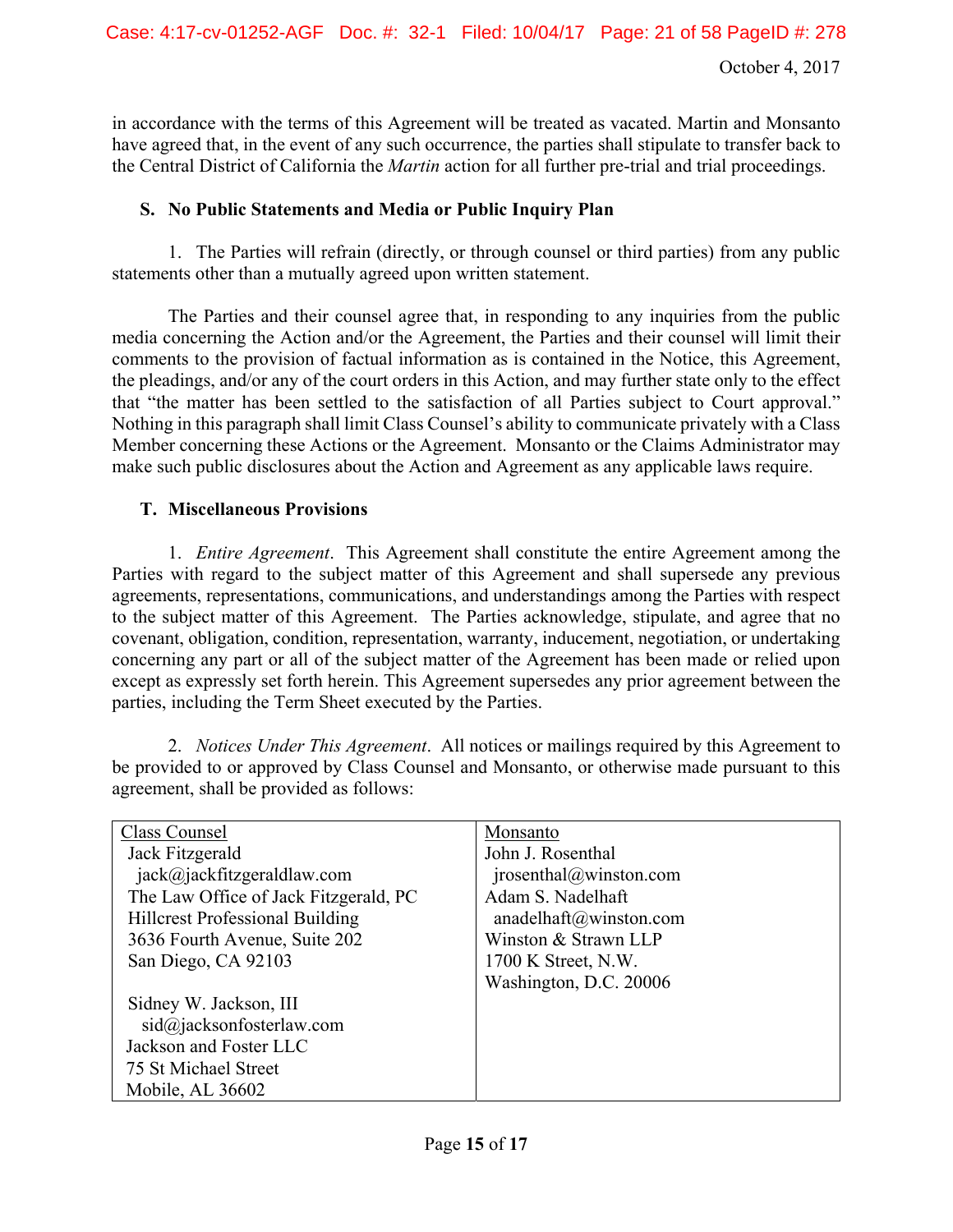3. *Good Faith*. The Parties acknowledge that each intends to implement the Agreement. The Parties have at all times acted in good faith and shall continue to, in good faith, cooperate and assist with and undertake all reasonable actions and steps in order to accomplish all required events on the schedule set by the Court, and shall use reasonable efforts to implement all terms and conditions of this Agreement.

4. *Binding on Successors.* This Agreement shall be binding upon and inure to the benefit of the heirs, successors, assigns, executors, and legal representatives of the Parties to the Agreement and the Released Parties.

5. *Arms-Length Negotiations*. The Agreement compromises claims that are contested, and the Parties agree that the consideration provided to the Class and other terms of the Agreement were negotiated in good faith and at arms' length by the Parties, and reflect an Agreement that was reached voluntarily, after consultation with competent legal counsel, and guided in part by the Parties' earlier private JAMS mediation sessions with the Honorable James Holderman (Ret.), former Chief Judge of the Northern District of Illinois, and an experienced mediator. The determination of the terms of, and the drafting of, this Agreement, has been by mutual agreement after negotiation, with consideration by and participation of all Parties hereto and their counsel. Accordingly, the rule of construction that any ambiguities are to be construed against the drafter shall have no application. All Parties agree that this Agreement was drafted by Class Counsel and Monsanto's Counsel at arms' length, and that no parol or other evidence may be offered to explain, construe, contradict, or clarify its terms, the intent of the Parties or their attorneys, or the circumstances under which the Agreement was negotiated, made, or executed.

6. *Waiver*. The waiver by one Party of any provision or breach of this Agreement shall not be deemed a waiver of any other provision or breach of this Agreement.

7. *Modification in Writing Only*. This Agreement and any and all parts of it may be amended, modified, changed, or waived only by an express instrument in writing signed by the Parties.

8. *Headings.* The descriptive headings of any paragraph or sections of this Agreement are inserted for convenience of reference only and do not constitute a part of this Agreement.

9. *Governing Law.*This Agreement shall be interpreted, construed and enforced according to the laws of the State of Missouri, without regard to conflicts of law.

10. *Continuing Jurisdiction.*After entry of the Judgment, the Court shall have continuing jurisdiction over the Action solely for purposes of (i) enforcing this Agreement, (ii) addressing settlement administration matters, and (iii) addressing such post-Judgment matters as may be appropriate under court rules or applicable law, including under the All Writs Act.

11. *Agreement Constitutes a Complete Defense.* To the extent permitted by law, this Agreement may be pleaded as a full and complete defense to, and may be used as the basis for an injunction against, any action, suit, or other proceeding that may be instituted, prosecuted, or attempted in breach of or contrary to this Agreement.